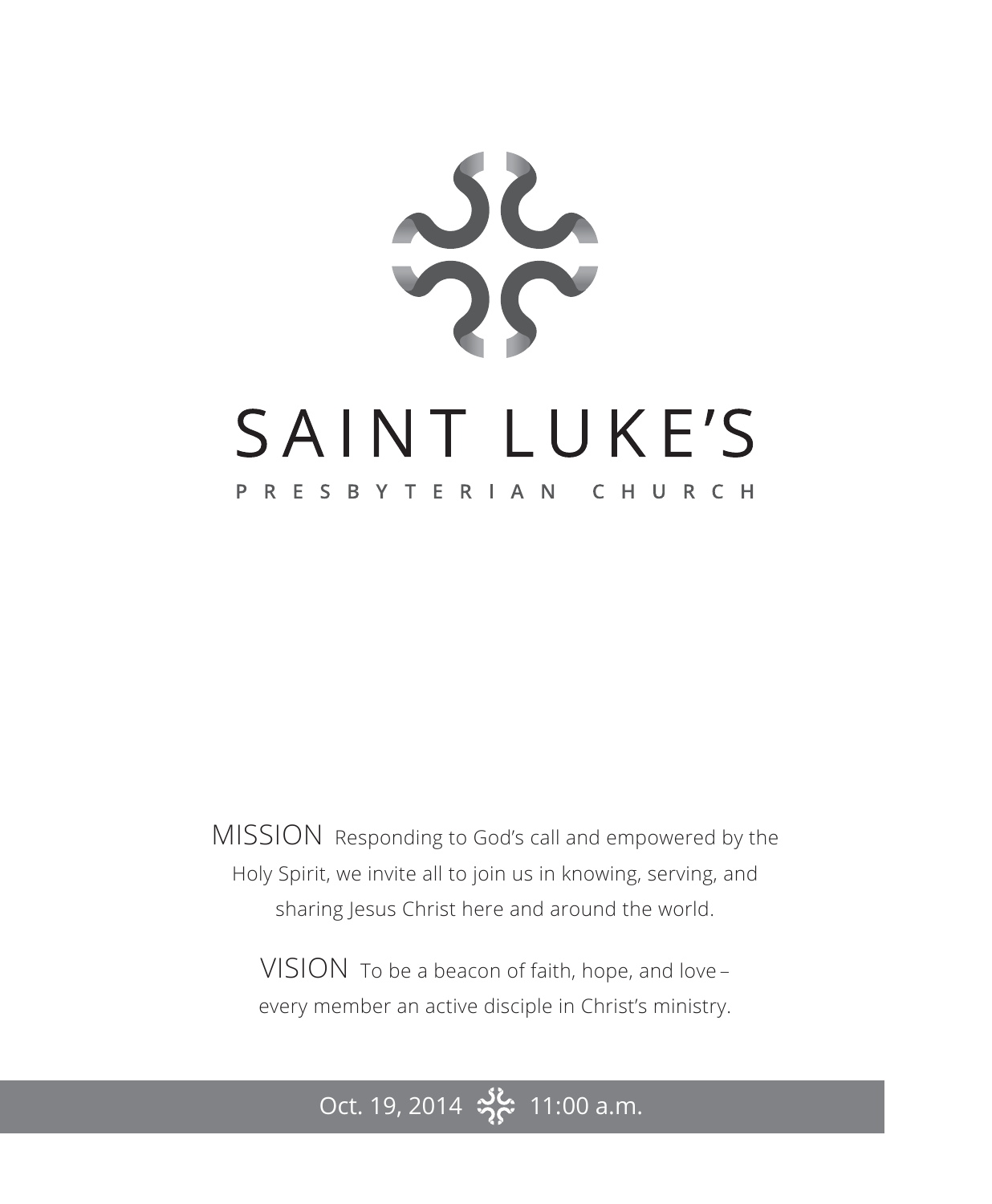

1978 Mount Vernon Road • Dunwoody, Georgia 30338 770.393.1424 • www.slpres.org

# **October 19, 2014 29th Sunday in Ordinary Time**

**Liturgical Color:** Green

*Green is used to represent spiritual growth.* 

The flowers are given by Lou LaMotte to the glory of God and in loving memory of he and Lila Jean becoming sweethearts on October 27, 1946; on this date she accepted Lou's Fraternity pin.

## **SUNDAY SCHEDULE**

**8:30 a.m.** Chapel Communion Service **9:30 a.m.** Sunday School **11:00 a.m.** Sanctuary Worship Service *Nursery available at all services & Sunday School*

## **SERVING TODAY**

| Acolytes Supervisor, Cailin Thelen        |                                                  |
|-------------------------------------------|--------------------------------------------------|
|                                           |                                                  |
|                                           |                                                  |
|                                           | Candle Lighter Thomas Rice                       |
|                                           |                                                  |
| <b>Chancel Guild</b> Mark & Kimey Reed    |                                                  |
| <b>Continental Breakfast  Meg Wallace</b> |                                                  |
|                                           |                                                  |
| GreetersShawn Hamlin, Joanna Mangum       |                                                  |
| Nursery Supervisor Leslie Hamlin          |                                                  |
|                                           |                                                  |
| <b>Sound CrewBob Burroughs</b>            |                                                  |
| <b>Ushers.</b> Supervisor, Paula Humer;   | Jared, Linda, & Tanner Elliot; Katherine Robeson |

### **WELCOME, GUESTS!**

We are delighted you are worshiping with us!

**DURING** the Welcome, please print the requested information on the Friendship Pad and pass the Friendship Pad down the pew.

**AFTER** the worship service, please join Deacon Rebecca Strickland, Elder Samantha Holley, and our Pastors in the Narthex (Sanctuary lobby). They will answer questions and provide you with a Guest Packet and a homemade loaf of bread.

**FOR MORE** information about our programs, ministries or membership, please contact one of our Pastors at 770.393.1424.

## **THAT ALL MAY WORSHIP**

**ASSISTIVE** hearing devices, large print hymnals, large print bulletins and pew cushions are available. Please contact an usher for further assistance.



**CHILDREN** are a precious part of our church family, and we encourage all families to include them in worship. Worship notebooks are available on the back ledges of the sanctuary for preschool and elementary ages, and we invite all children to walk up for an age-appropriate message during "Tell Us Our Story" each week. After that time children are welcome to remain in worship, to play and hear a Bible story in child care (PreK and younger), or to learn more about our worship traditions in Faithful Friends (for K, 1st and 2nd grades).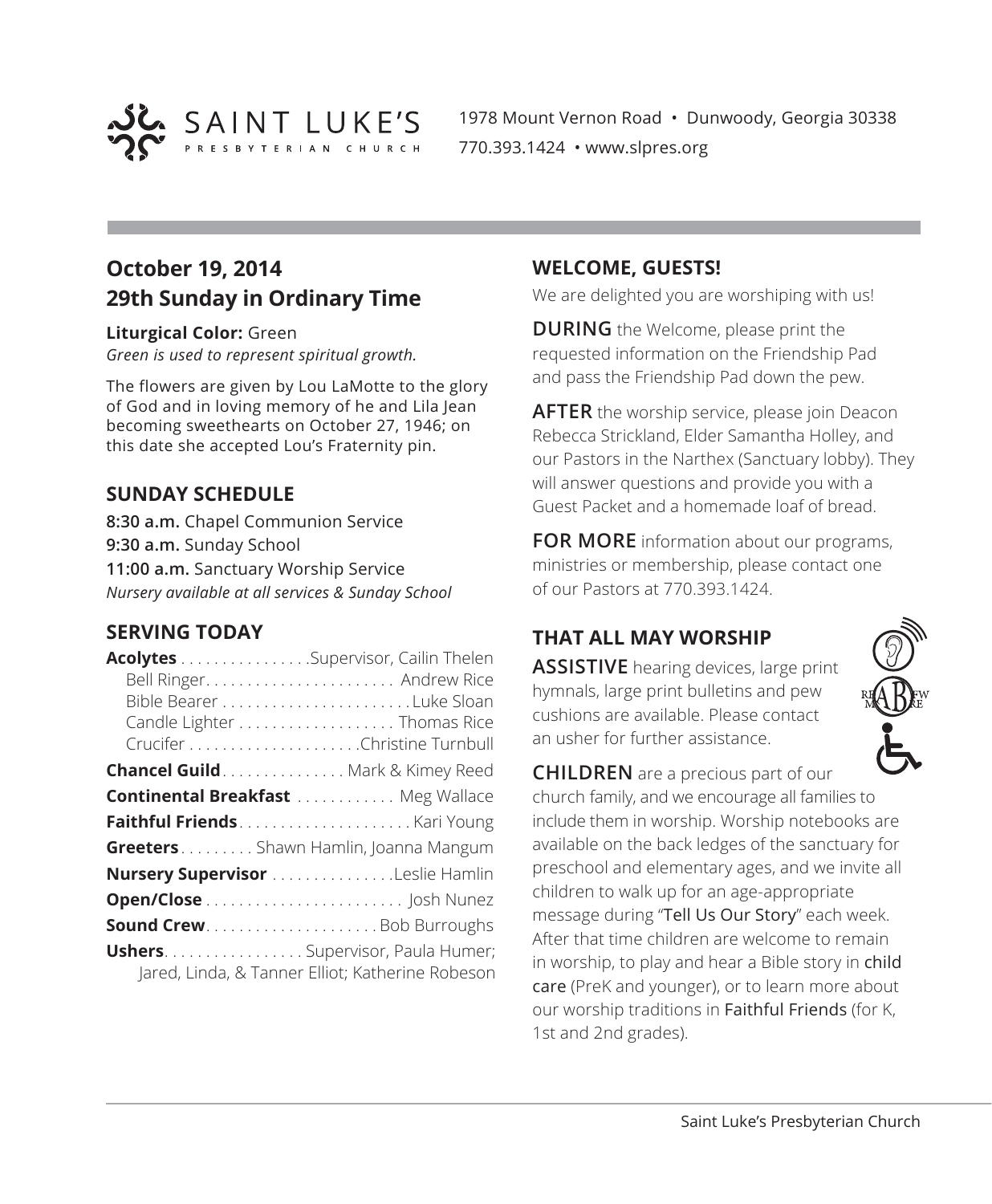## **In Preparation for Worship**

 God of grace, You desire for us to know You. You show us what is true and beautiful. You reveal yourself in Scripture and silence; in words spoken and sung; in the world around us and in the lives of Your people. May our minds be open to receive Your truth; may our lives be conformed to Your will; may our hearts be shaped by Your love. Amen.

## **Gathering Prayer**

**Prelude** As the Deer, arr. Douglas Wagner

## **Welcome & Passing of the Peace**

Leader: May the peace of Christ be with you. **People: And also with you.**

## **Minute for Tartan Trot David King School Constanting Constanting Constanting Constanting Constanting Constanting Constanting Constanting Constanting Constanting Constanting Constanting Constanting Constanting Constantin**

### **Call to Worship** \*

Leader: God is great and greatly to be praised.

**People: We praise the great and awesome name of God.**

**All: Let us worship God!**

## \* Hymn #230

This Is the Day the Lord Hath Made

## **Call to Confession**  \*

Leader: The Lord be with you. **People: And also with you.** Leader: Let us pray.

## **Prayer of Confession**  \*

 **Holy God, You have loved us and put faith in us, even when we have disappointed You. Help us to remember Your good works on our behalf and to trust Your promises. Remind us to honor You with our lives. Lead us and sustain us by Your presence, that we may know You and find favor in Your sight. Hear now the confessions of our hearts as we silently pray...** *(time of silent confession)*

Leader: Lord, in Your mercy,

**All: Hear our prayer, Amen.**

## **Assurance of Forgiveness** \*

ာင်း<br>သင်္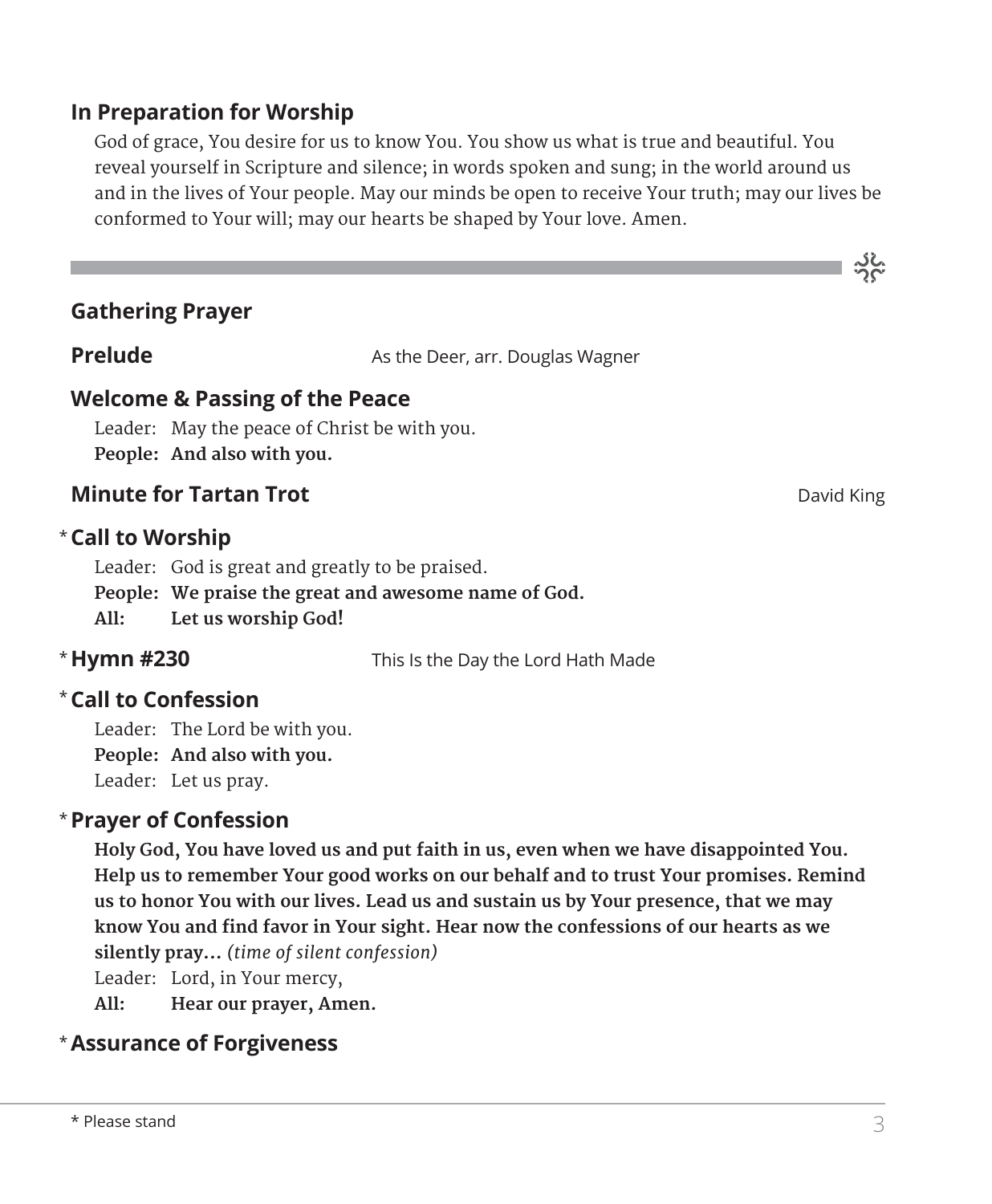## **Song of Praise** Gloria Patri

 **Glory be to the Father, and to the Son, and to the Holy Ghost; as it was in the beginning, is now, and ever shall be, world without end. Amen. Amen.**

**Tell Us Our Story Catherine Anne Thomas** 

 Parents may take their young children (through PreK) to our nursery. Parents of children in K, 1st or 2nd grade may take them to the Narthex and fill out a **Faithful Friends** name tag, provided a child authorization form is on file. If a form is not on file, parents should take their Faithful Friend to The Dock, Rm. 212.

## **Morning Prayer & The Lord's Prayer**

 **Our Father Who art in heaven, hallowed be Thy name. Thy kingdom come, Thy will be done, on earth as it is in heaven. Give us this day our daily bread; and forgive us our debts, as we forgive our debtors; and lead us not into temptation, but deliver us from evil. For Thine is the kingdom and the power and the glory, forever. Amen.**

**Anthem** How Good to Thank Our God, arr. John Ferguson

Chancel Choir

 *(Choir sings first 4 verses; congregation joins in singing the 5th verse):*

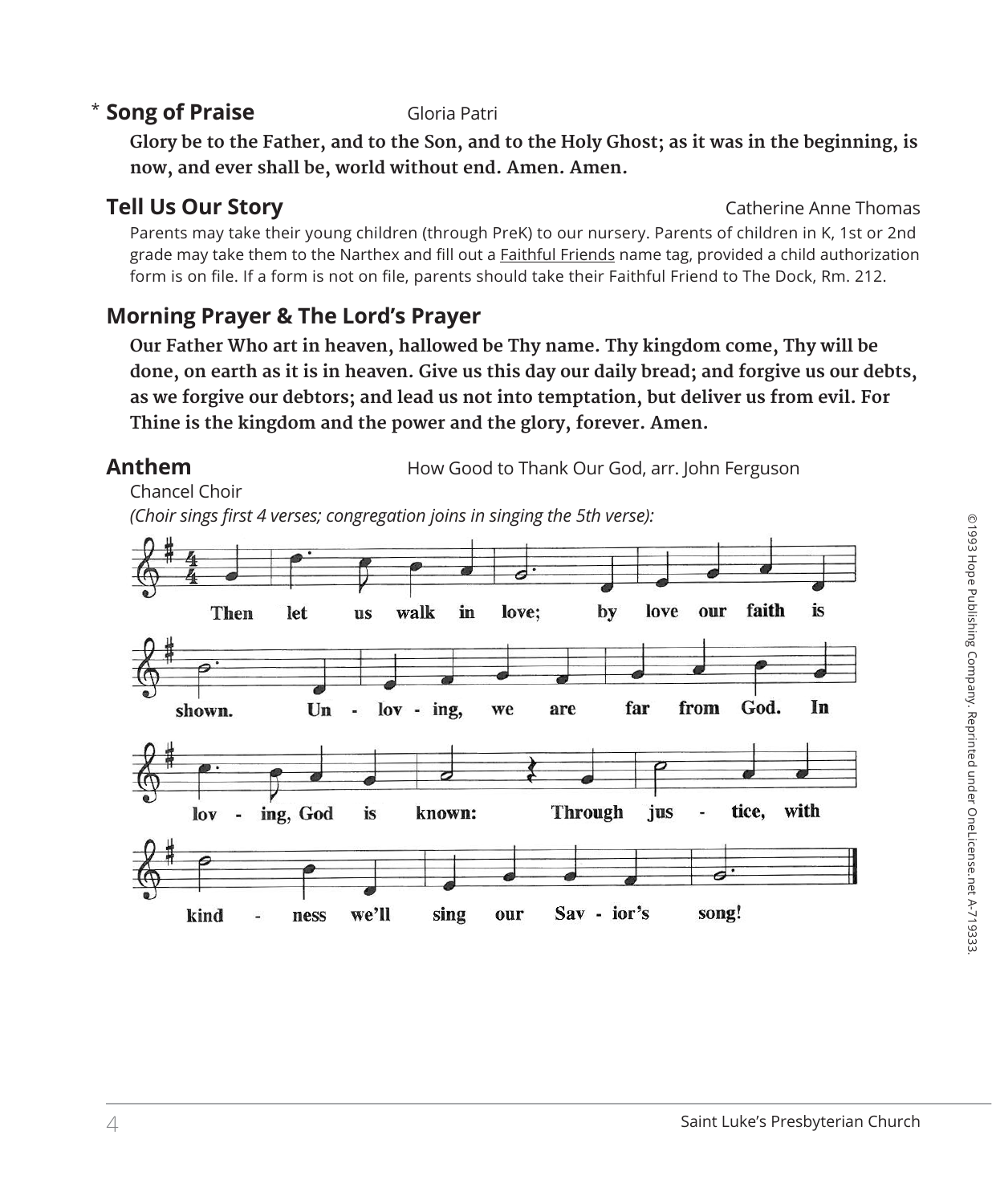## **Old Testament Reading** Exodus 33:12-23; page 77 **Figure 11 Ultimate 10 Augustin Weisberg**

Leader: The Word of the Lord. **People: Thanks be to God.** 

#### **New Testament Reading** Matthew 22:15-22; page 23

Leader: The Word of the Lord.

**People: Thanks be to God.**

**Sermon** Whose Face? Shannon Dill

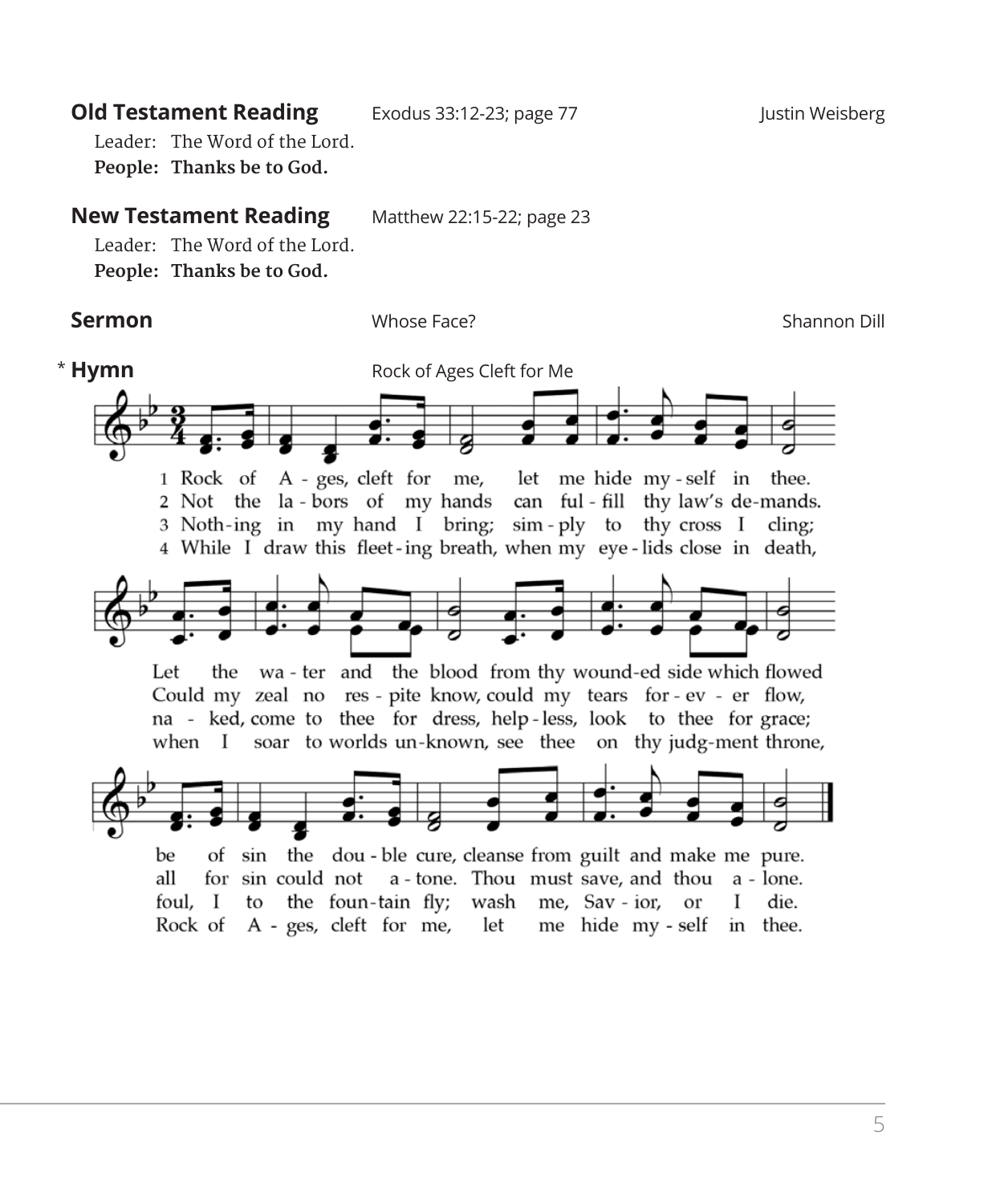#### **Affirmation of Faith** From *The Brief Statement of Faith,* PCUSA Emily Wilmesherr **\* Affirmation of Faith**

 **Through the grace of our Lord Jesus Christ, the love of God, and the communion of the Holy Spirit, we trust in the one triune God, the Holy One of Israel, whom alone we worship and serve.**

 **We trust in Jesus Christ, fully human, fully God. Jesus proclaimed the reign of God: preaching good news to the poor and release to the captives, teaching by word and deed and blessing the children, healing the sick and binding up the brokenhearted, eating with outcasts, forgiving sinners, and calling all to repent and believe the gospel.** 

 **In gratitude to God, empowered by the Spirit, we strive to serve Christ in our daily tasks and to live holy and joyful lives, even as we watch for God's new heaven and new earth, praying, "Come, Lord Jesus!" With believers in every time and place, we rejoice that nothing in life or in death can separate us from the love of God in Christ Jesus our Lord.**

**Glory be to the Father, and to the Son, and to the Holy Spirit. Amen.**

| <b>Offering</b> | Jesus, Name Above All Names; arr. John Wilson |
|-----------------|-----------------------------------------------|
|                 |                                               |

### **\* Song of Thanksgiving** Doxology

**Praise God, from Whom all blessings flow; Praise Him, all creatures here below; Praise Him above ye heavenly host; Praise Father, Son and Holy Ghost. Amen.**

## **Prayer of Dedication** \*

- God, Whose Giving Knows No Ending; BEACH SPRING \* Hymn #422
- **Benediction** \*
- As You Leave this Place, Kelly Sloan **Chancel Choir**  May the Lord watch over you as you leave this place. May He walk along your side every step of the way and take care of you, be there for you, as you carry His message to the world. Be ever mindful of His presence and give thanks. Amen. \* Choral Blessing

## \* Postlude

Come, Christians, Join to Sing; arr. Becki Mayo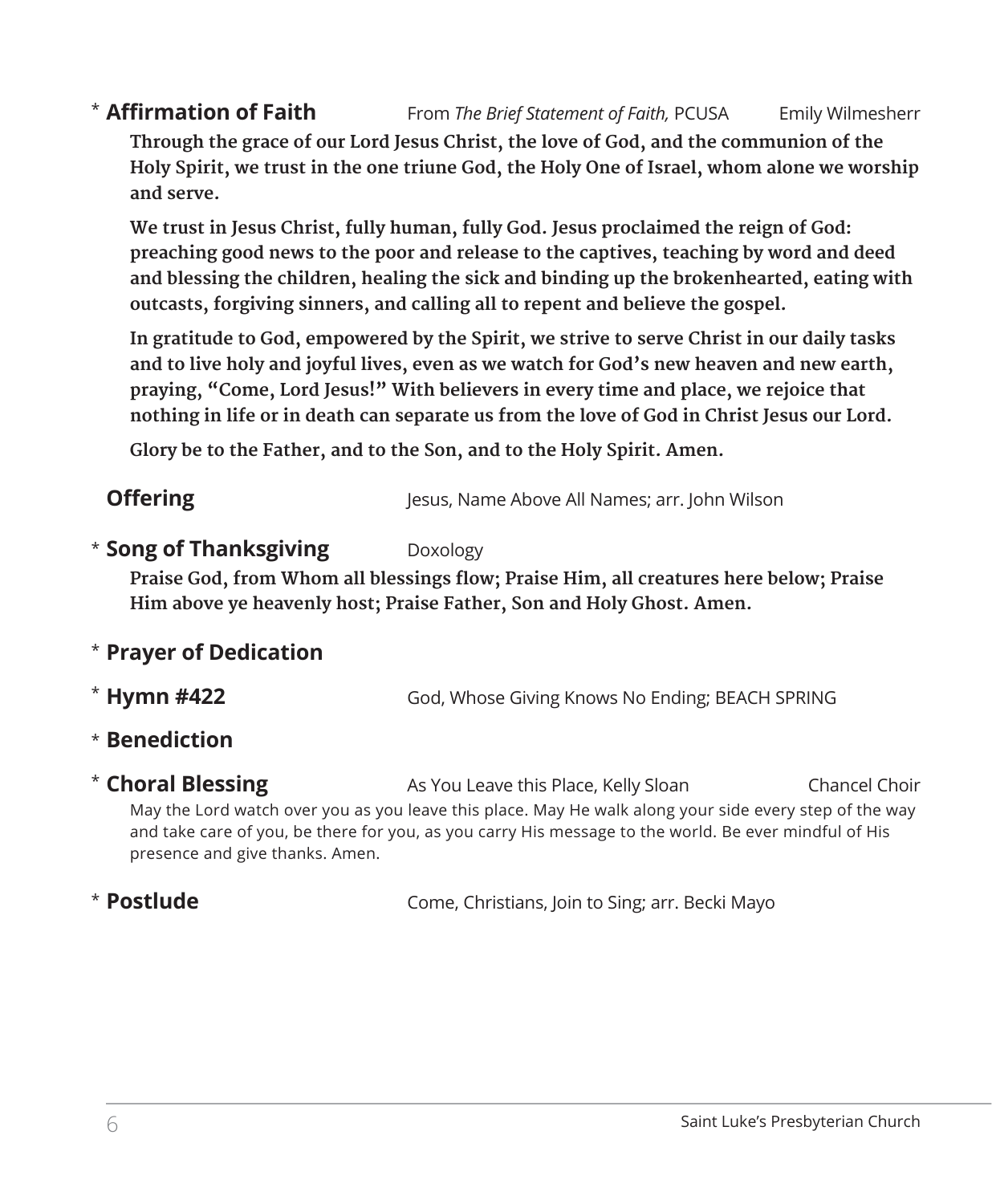## **Have You Committed?**

For most of us, baptism occurred when we were babies. Our memories of baptism come mostly from celebrating the baptisms of the youngest members of Saint Luke's. We enjoy the baby's toothless smile as he or she tours the sanctuary in the arms of a pastor. Some may recall the vows parents make as part of the baptism. But do you remember the commitment we make as individuals within the congregation to guide and nurture the baby to know and follow Christ and to be a faithful member of His church?

So far, 129 pledges to support God's work through Saint Luke's many missions have been received. We are now 60% of the way to our goal thanks to these generous commitments. Contributions of time and talent spread Saint Luke's good works even further. If you have already made your 2015 pledge, Thank You! Your time, talent and treasures enable Saint Luke's to fulfill those commitments we make as we celebrate the baptisms of our little ones!

In November, we will all have the opportunity to once again refresh, renew and rejoice as we wrap up our 2015 commitment campaign. The finance committee will prepare our 2015 fiscal budget and leaders of Saint Luke's many ministries will plan their activities based on your pledges of time, talent and treasure. If you have not had a chance to submit a pledge, please do so by sending a confidential email to commitment @slpres.org or by placing a hard copy pledge (available outside the sanctuary and chapel) in the offering plate or Treasurer's mailbox in the Saint Luke's offices.

When you were baptized, a congregation, perhaps even Saint Luke's, committed to helping to raise you in Christ's love. The many hearts around Saint Luke's attest to how we bring Christ's love to each other and His world. Your pledge of time, talent and treasure make it possible to continue growing and spreading Christ love within and beyond our doors.

**PRESBYTERIAN WOMEN** Circle meetings are held monthly in the Parlor the second Mon. at 9:30 a.m. (childcare available) and 7 p.m., and second Tue. at 9:30 a.m. Christy Keohane: christykeohane@yahoo.com.

**FEAST FOR ALL!** "FEAST" is our Wed. night fellowship & learning program. More details are in the brochures in the lobby or at slpres.org. Sign up weekly on the blue pew cards or call Sally Hawkins in the church office by noon on Mon.

**R.O.C.K. (REACHING OUT THROUGH CROCHETING & KNITTING)** Men and women of any age and skill level are welcome to join us every Wed., 10 a.m. to Noon in the Parlor.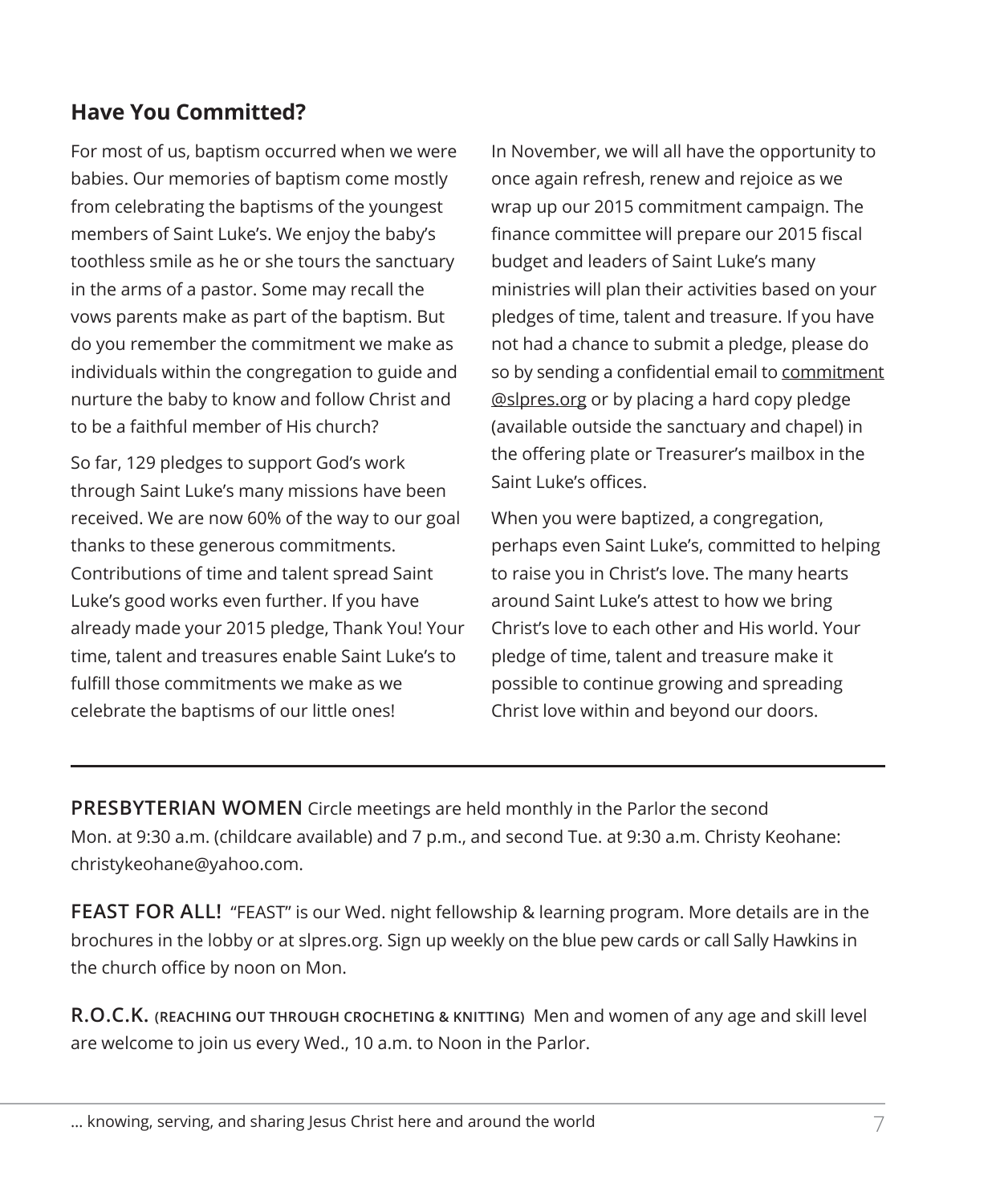**IMPORTANT:** Please plan to attend a congregational meeting on **Sunday, November 16**, after the 11:00 a.m. worship service. The purpose of this meeting is to elect two nominating committees.



## **Music Ministry**

Clair Maxwell: clairmaxwell@slpres.org / 770.393.1424 ext. 227

**ORGAN FACTORY TOUR** Join us on Thurs., Oct. 23 from 10 a.m. – noon as we travel to the pipe organ shop of Robert Coulter Organbuilders. We'll see our sanctuary instrument being rebuilt and learn about the craft of organ building. Plan to carpool from the church and go to lunch afterwards. Reserve your spot or volunteer to drive by contacting Liz or Clair in the church office prior to the trip.

#### **REHEARSALS: WEDNESDAY NIGHTS SUNDAY NIGHTS**

**Chancel Choir** *Adults* 7:30-9:00 p.m. / Choir Room **Festival Ringers** *Youth & Adults*  6:15-7:15 p.m. / Bell Room

## **Westminster Choir** *Grades 2-5* 5:00-5:45 p.m. / Choir room **Cherub Choir\*** *Age 4 - Grade 1* 5:15-5:45 p.m. / Dock

### **Youth Choir** *Grades 6-12* 7:00-8:00 p.m. / Choir Room

*\*CHERUB CHOIR PARENTS: Mark your calendars for Sun., Nov. 9th: the Cherub Choir will sing during the 11 a.m. worship service. They have been learning a medley of "This is the Day" and "Praise the Lord, All Creation." There*  are just three rehearsals remaining to get our anthem ready; encourage your kids to keep up the great work!



## **Adult Ministry**

Shannon Dill: shannondill@slpres.org / 770.393.1424 ext. 229

## **ADULT SUNDAY SCHOOL CLASSES** meet

most Sundays from 9:30-10:30 a.m.

| The Story of the Bible     | Rm 145     |
|----------------------------|------------|
| FINCH (Families in Christ) | Rm 203     |
| Seasons of the Spirit      | Rm 231-233 |
| <b>Faith Foundations</b>   | Rm 232     |
| Soul Food                  | Rm 235     |

**FEAST** is our weekly Wed. night programming for all ages. See brochures in the Lobby or on our website (slpres.org).

**DISCIPLE IV CLASS** Tuesdays from 7-9 p.m., in the Session room.

## **FRIDAY MORNING MEN'S BIBLE STUDY**

Every Fri., fellowship and Bible study from 6:40-8 a.m. in the Parlor with Dan Joyce.

**MOMS** Come and be encouraged, laugh together, pray for one another, and grow! We meet on Wednesdays from 10-11 a.m. in the Session Room. Come when you can and as you are! Feel free to bring a friend! Childcare is provided (by reservation). Contact Shannon Dill to register.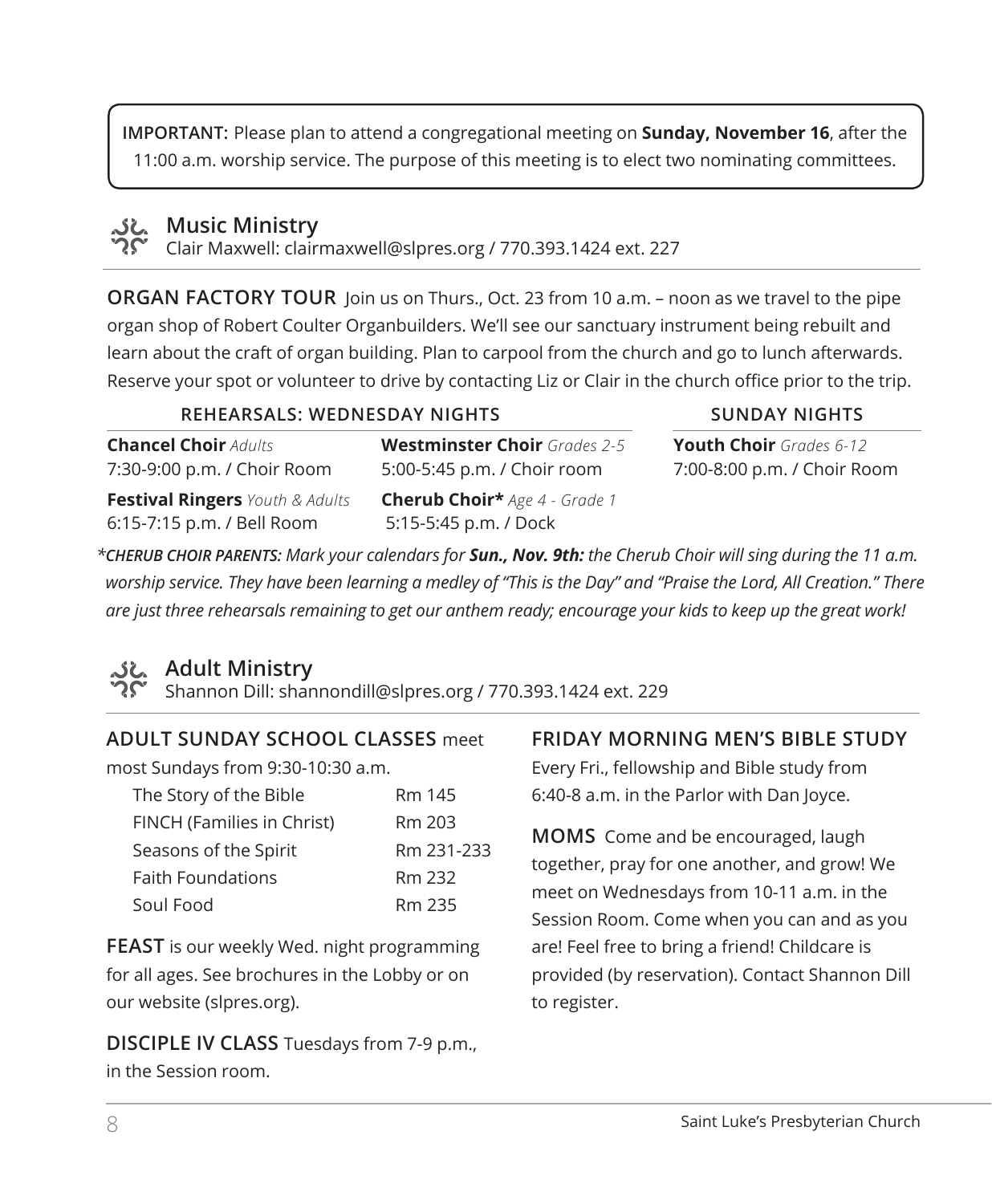

**Children's Ministries** (SPLASH!) Catherine Anne Thomas: cathomas@slpres.org / 770.393.1424 ext. 228

**TRUNK-N-TREAT IS OCT. 26!** The carnival starts at 4 p.m., car-to-car candy collecting at 5 p.m., and dinner at 5:30 p.m. Dinner tickets (Shane's Rib Shack) must be purchased in advance (from SLLS desk during preschool hours, or in the Lobby on Sundays). We need volunteers! Sign Up: http://goo.gl/pFnPKT. Throughout Oct., candy donations are being collected in the lobby for our friends at the Community Assistance Center.

## **Youth Connection**

Phil Brown: philbrown@slpres.org / 770.393.1424 ext. 238

- **OCT. 19: MS Sunday School / HS Sunday School** 9:30-10:30 a.m. **Youth Group** 5-7 p.m. Service for Sight Night: Come help create coloring pages for children who are visually impaired. This will be a fun night of fellowship and service.
- **OCT. 26: MS Sunday School / HS Sunday School** 9:30-10:30 a.m. No regular **Youth Group** tonight, it's Trunk 'n Treat! We need youth and their families to help with games, judging, set up, and clean up. Please sign up at http://goo.gl/pFnPKT. If you have any questions please contact Emily (emilywilmesherr@slpres.org).

**HS FIRST SUNDAYS:** *Join Emily Wilmesherr for lunch after the 11 a.m. service. (Parents, contact Emily if you can help drive: emilywilmesherr@slpres.org)*

**HS TUESDAY MORNINGS:** *On the 2nd and 4th Tuesdays of the month, meet for breakfast at 6:45 a.m.* and then head to school from there. (Parents, can you help shuttle kids to school? Contact Phil or Emily.) *Oct. 28: meet at Dunwoody Starbucks (by Fresh Market).*

**HELPING HANDS** This ministry matches short term needs (like setting up a computer, driving a member to an appointment, helping change light bulbs) with available resources (your time and talents). If you can help, contact Rebecca Strickland: rebstrick@gmail.com, 404.664.5392. If you need a Helping Hand, contact your Deacon.

**MEAL MINISTRY** provides meals for members recovering from a surgery or illness, suffering the loss of a loved one, or celebrating a birth or adoption. If you are interested in delivering a meal or would like more info, please contact Krissy Williams: kcwills7104@yahoo.com.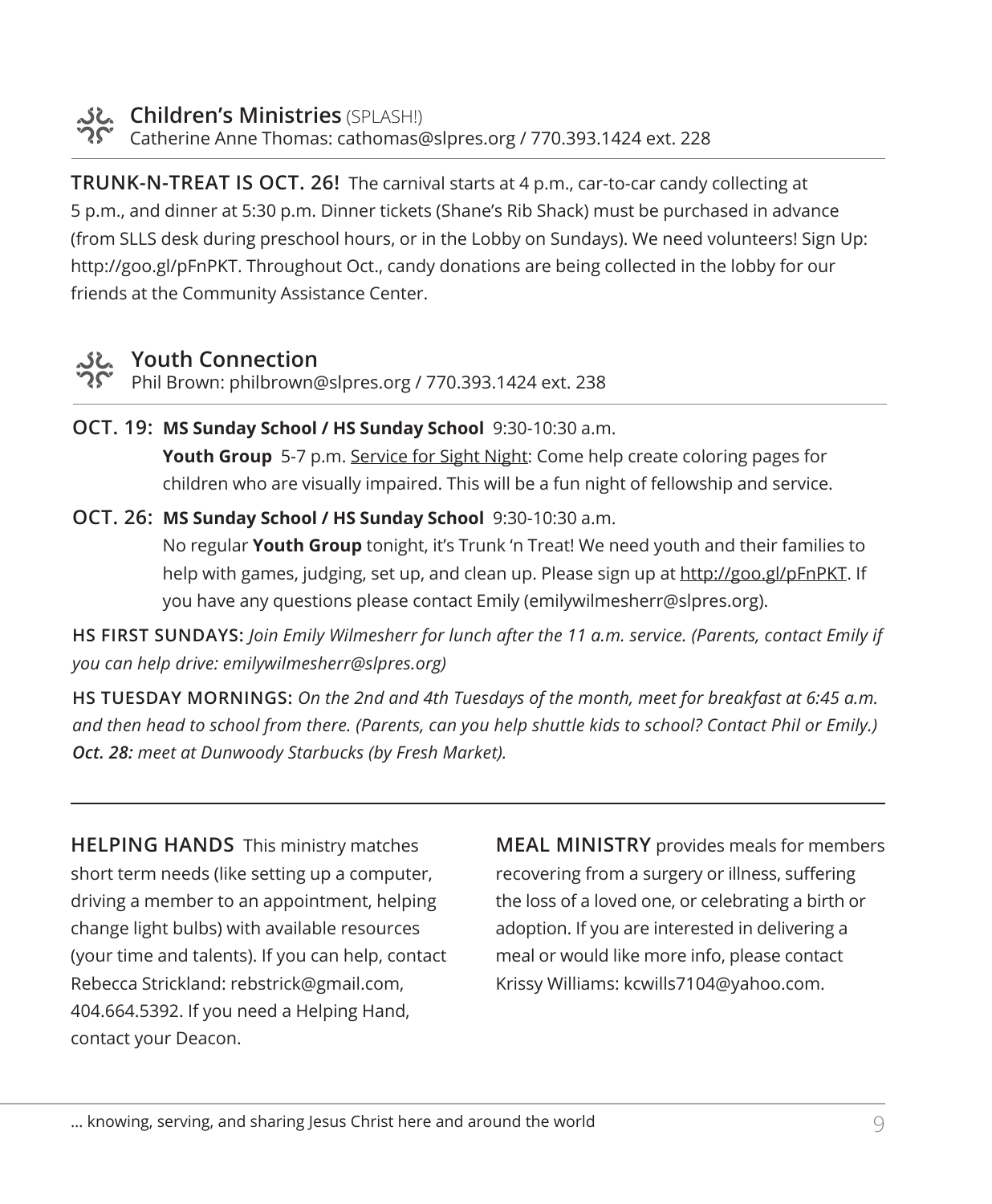**OPERATION CHRISTMAS CHILD** You can change lives with shoeboxes through Samaritan's Purse's *Operation Christmas Child*. Fill a shoebox with simple gifts, school supplies, and toiletries; add \$7 for shipping; help change the life of a child around the world. Shoeboxes and brochures are available in the lobby today through Nov. 16. Filled shoeboxes are due back to church on Mon., Nov. 17. Contact Meg Wallace at megwallace24 @gmail.com / 404.293.1328 with any questions.

## **OCT. 21: ANNUAL LIFE SCREENING EVENT**

in the Great Hall. Five painless, non-invasive tests are available that can detect the early warning signs of stroke, aneurysm and vascular disease. Preregister by phone (1.800.324.9458) or online (helpinghandsforhealth.com) to receive \$10 off the price, and Life Screen will make a \$10 donation to Saint Luke's. Flyers with more info are located in the Narthex, outside the Chapel and in the lobby.

**HOLIDAY SHOPPING SPREE!** It's time for the Saint Luke's Little Saints Preschool & Kindergarten annual fundraiser. Join us in the Great Hall and discover all kinds of unique gifts. **Nov. 5:** 9 a.m.-1 p.m. & 5-8 p.m. **Nov. 6:** 9 a.m.-1 p.m.

**OWLS: OCT. 28, 11:30 A.M.** The "Gerry-at-Tricks" is a musical group of seniors entertaining audiences with a mix of Broadway, hymns, sing-a-longs and favorites from the 30's, 40's and 50's. The audience is encouraged to sing along. Sign up in the church lobby. (OWLS = Older, Wiser, Loving Seniors)

The **TARTAN TROT SPONSORSHIP CAMPAIGN** is kicking off TODAY! We are thrilled to be putting together another wonderful race for you on **Saturday, February 7th, 2015**. In the meantime, please give your support by pledging today! Fill out a Sponsor Card and put it in the collection plate OR at the Tartan Trot table in the lobby. Your gracious support enables Youth mission activities and supports other Saint Luke's Outreach partners. Thank you in advance for your donation to Tartan Trot 2015.

**MEN'S BREAKFAST**: Nov. 15, 8 a.m. Dr. Steve Vance, our new Interim Pastor, will share his thoughts about Saint Luke's as he begins his time with us. Of course, we will start with a fantastically delicious breakfast! *(NOTE: This breakfast is on the 3rd Sat. rather than the usual 2nd Sat.)* Contact Daryl Moore: (H) 770.395.6278, Cell: 404.993.6203, email: ddmoore@yahoo.com

**MARRIAGE ENRICHMENT GROUP** meets Oct. 19 and Nov. 16. Kimey Reed for more details: kimeyreed@gmail.com / 404.441.8614.

**STAY & PLAY ON FRIDAYS** Our very own Saint Luke's Little Saints offers a brand-new program called "Stay & Play" for preschoolers on Fri. mornings, 9:15 a.m.–12:15 p.m. Church members: pick up a copy of your *Child Authorization Form* for Children's Ministries (available in the CE office) for quick registration. Contact Carol Perry, 770.393.1424, ext. 240.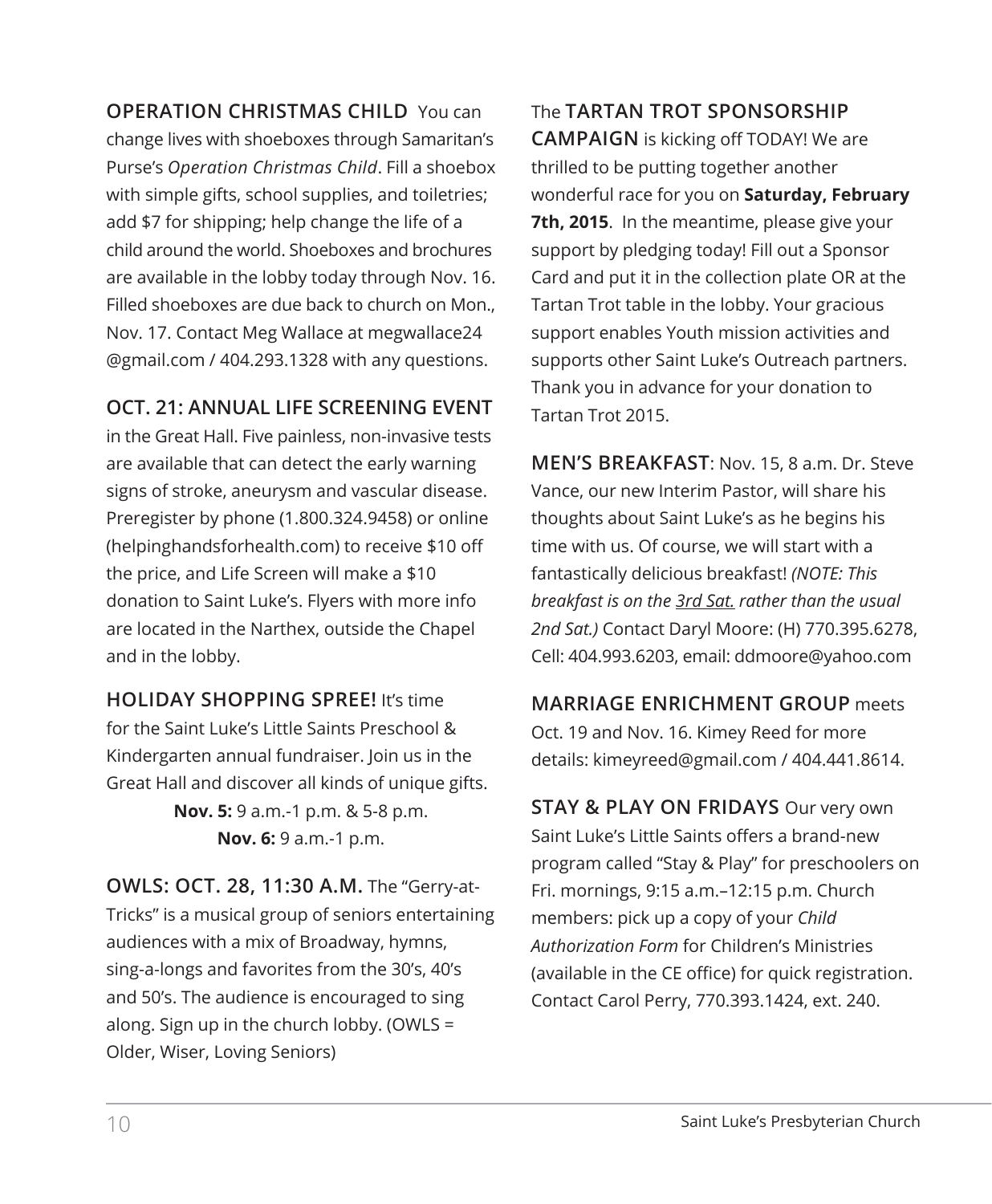### **Worship at Saint Luke's**

Service Opportunities on Sundays

**ACOLYTES**. **Cailin Thelen** cailinthelen@gmail.com / 770.330.9622 **SIGN UP: http://acolytes.slpres.org** *2nd-8th Graders; training required*

**CHANCEL GUILD**. . **Tricia Igleheart**: 770.395.0412 triciaigleheart@gmail.com

**CHAPEL GUILD**. . **Bill Barbin** wjbpsu70@comcast.net

**CONTINENTAL BREAKFAST. . . . . . . . . . . . Meg Wallace** megwallace24@gmail.com / 404.293.1328 **SIGN UP: http://breakfast.slpres.org** *Bring breakfast on Sunday morning. (Reimbursable)* 

**FAITHFUL FRIENDS**. **Catherine Anne Thomas** cathomas@slpres.org / 770.393.1424 x228 **SIGN UP: http://faithfulfriends.slpres.org** *Lead our K, 1st & 2nd Graders during the 11:00 service, after "Tell Us Our Story." Materials & lessons provided.* 

**FLOWERS**. . **Celeste Fischer**: 404.434.8099 **Faye Cashwell**: 770.409.1960 **SIGN UP: Lobby Bulletin Board; \$80** *Flowers for the Sanctuary can be given in honor/memory of someone or a special event.* 

**GREETERS**. . **Meg Wallace** megwallace24@gmail.com / 404.293.1328 **SIGN UP: http://greeter.slpres.org**

**SOUND & VIDEO**. . **Roby Price** 770.393.1424 x244 / RobyPrice@slpres.org **SIGN UP: http://soundcrew.slpres.org** *Training required, contact Roby Price*

**USHERS**. **Paula Humer** pvhumer@gmail.com

### **STEPHEN MINISTRY**

**Sometimes love** comes knocking at the door

**Not to judge,** but just to be there through the thin times

**Not to heal,** but to allow God to heal

**Not to be the answer,** but to be a conduit

**Not to have the words,** when God fills the silent room

**Sometimes love** comes through and from a Stephen Minister.

*Please reach out to Stephen Leaders Laura Strange or Shannon Dill for a referral.*

## **SQUARE DANCE & DESSERT!**

SUNDAY, NOVEMBER 9, 6:30-8:30 P.M.

## **CONGREGATIONAL CHRISTMAS PARTY**

SATURDAY, DECEMBER 13, AT THE JOYCE'S HOME, 5:30-8:30 P.M.

#### **A Mountain Top Mission**

Please keep in your prayers the following members, who are making a difference this weekend at Mountain T.O.P.:

| <b>Bruce Herrick</b> | Tom McIntosh      |
|----------------------|-------------------|
| Val Defriece         | John Eager        |
| Marylyn Brown        | Jennifer Colquitt |
| Anne Patrick         | Daryl Moore       |
| Ted Guerrant         |                   |